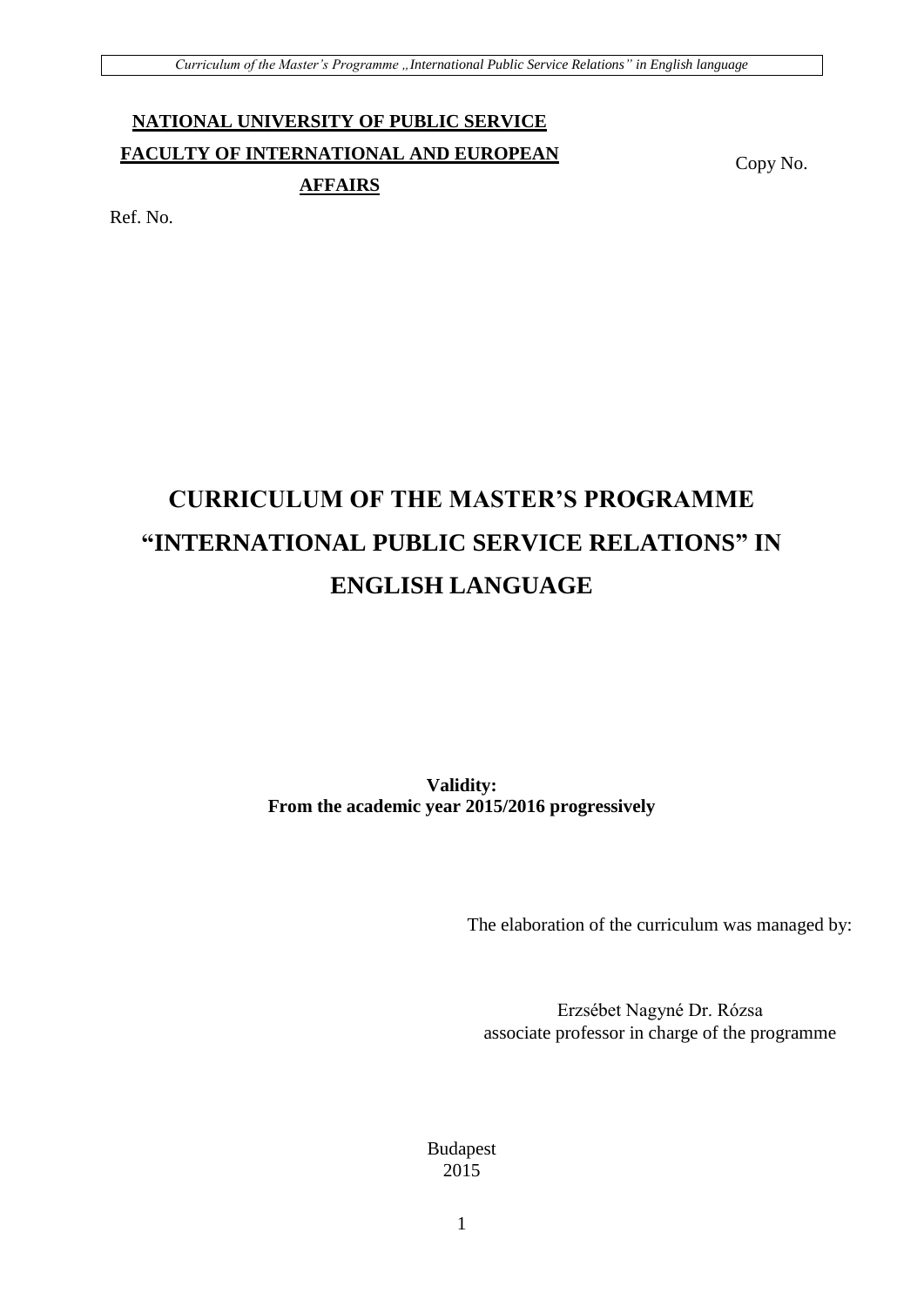### **The curriculum has been elaborated by the National University of Public Service Faculty of International and European Studies on the basis of the following legislation and documents**

- 1. Act CCIV of 2011 on National Higher Education
- 2. Act CXXXII of 2011 on the National University of Public Service and on Public Administration, Law Enforcement and Military Higher Education
- 3. Government Decree No. 363/2011. (XII. 30.) on the implementation of certain provisions of the Act CXXXII of 2011 on the National University of Public Service and on Public Administration, Law Enforcement and Military Higher Education
- 4. Decree of the Minister of Prime Minister's Office No. 1/2015 (I. 14.) MvM specifying the bachelor's and master's programmes of the public administration, law enforcement, military, national security and international and European public service higher education, the training and output requirements of these programmes and the training specialisations of the bachelor's training

| No. of the resolution of the Training | 8/2015. (04.28.)       |
|---------------------------------------|------------------------|
| Development Council:                  |                        |
| No. of the Senate's resolution:       | NKE 65/2015. (IV. 29.) |
| <b>MAB</b> (Hungarian Accreditation   | Mi1627                 |
| Committee) Code:                      |                        |
| No. of the MAB's resolution:          | MAB 2015/7/XI/15.      |
| No. of registration by OH             | FF/907-9/2015          |
| (Educational Authority):              |                        |
| <b>Training Code:</b>                 | <b>MSZKINT</b>         |
| First year of announcement:           | 2015/2016 II. félév    |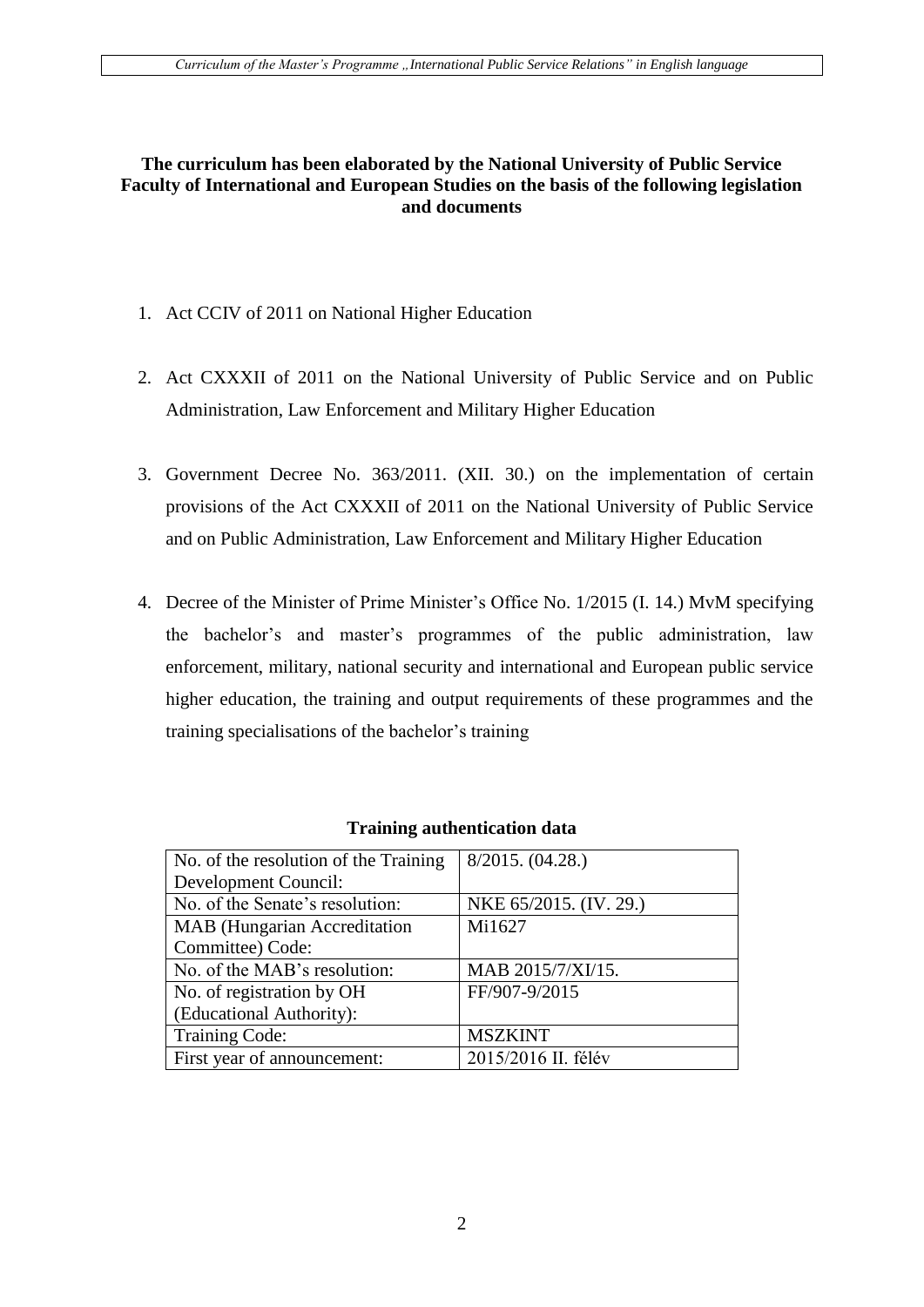# **CONTENTS**

| 1                                                                                           |  |
|---------------------------------------------------------------------------------------------|--|
| $\overline{2}$                                                                              |  |
| The name of the degree and the qualification to be obtained in the master's<br>3            |  |
|                                                                                             |  |
| 4                                                                                           |  |
| The training objective of the master's programme, the professional competencies to<br>4.1   |  |
|                                                                                             |  |
| 4.1.1 The knowledge that can be acquired in the master's programme:  4                      |  |
| 4.1.2                                                                                       |  |
| The personal endowments and skills necessary for exercising the profession  5<br>4.1.3      |  |
| 5                                                                                           |  |
| 5.1                                                                                         |  |
| 5.2                                                                                         |  |
| 5.2.1                                                                                       |  |
|                                                                                             |  |
| 5.2.3                                                                                       |  |
| 6                                                                                           |  |
| 7                                                                                           |  |
| 8                                                                                           |  |
| 8.1                                                                                         |  |
| 8.2                                                                                         |  |
| 8.2.1                                                                                       |  |
| 8.2.2                                                                                       |  |
| 8.2.3                                                                                       |  |
| 8.2.4                                                                                       |  |
| 8.3                                                                                         |  |
| 8.4                                                                                         |  |
| 11.                                                                                         |  |
| The training programs accepted as previous studies when entering the Master's<br>12.        |  |
|                                                                                             |  |
| 12.1.                                                                                       |  |
| 12.2. the bachelor's programs that can be taken into account with priority for the entry by |  |
| completing the credits specified in point 11 of the KKK ("training and output               |  |
| requirements"):                                                                             |  |
| 12.3.                                                                                       |  |
| 13.                                                                                         |  |
| 14.                                                                                         |  |
| 15.                                                                                         |  |
|                                                                                             |  |
|                                                                                             |  |

# **ANNEXES:**

- **1** Plan of classes, credits and exams
- **2** Order of preliminary studies
- **3** Programs of course units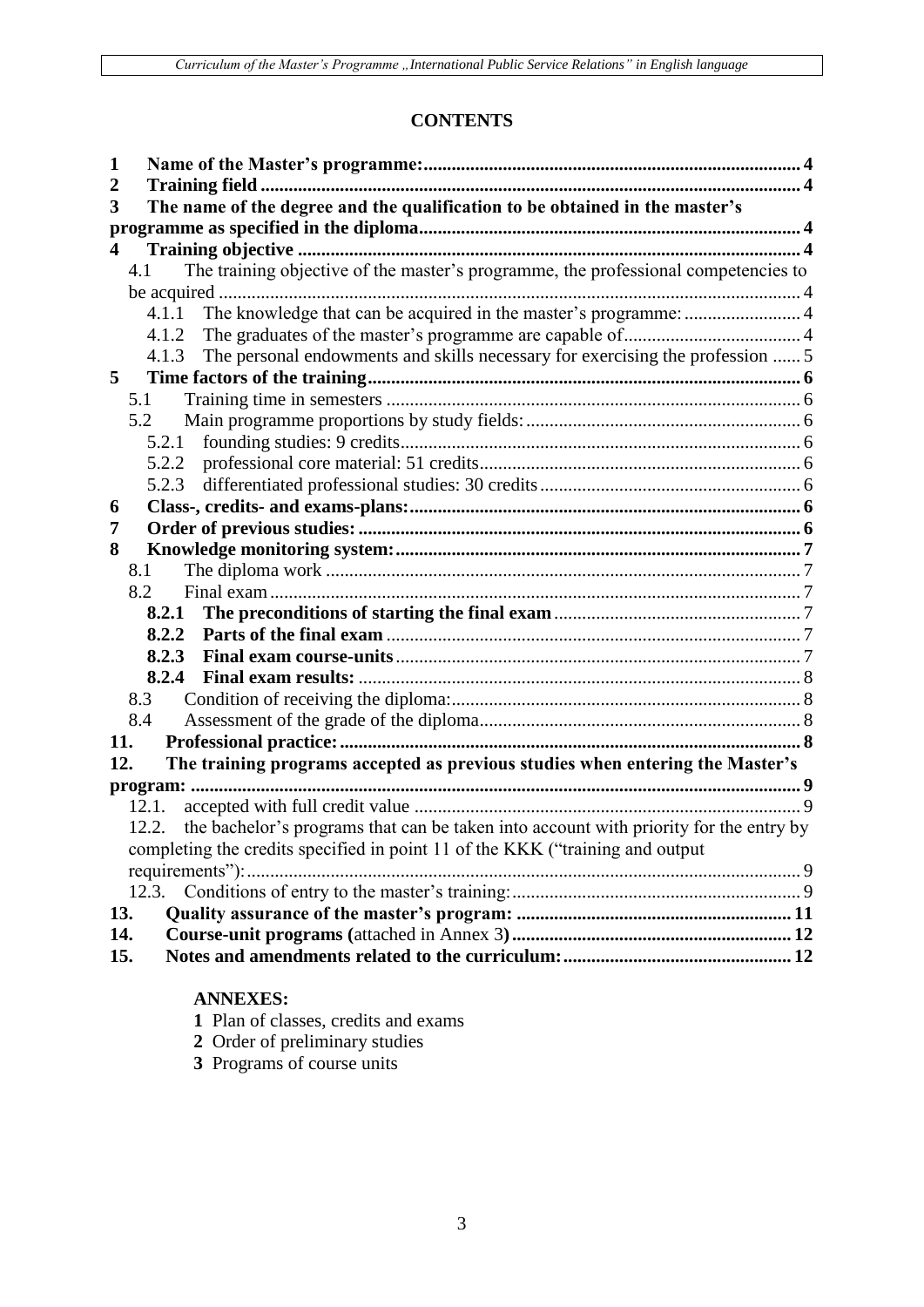#### **1 Name of the Master's programme:**

International Public Service Relations MA

#### **2 Training field**

public administration, law enforcement, military

### **3 The name of the degree and the qualification to be obtained in the master's programme as specified in the diploma**

Degree: Master's degree (magister, master; abbrev: MA) Qualification:

**expert in international public service**

Qualification in English language:

**expert in international public service**

#### **4 Training objective**

#### *4.1 The training objective of the master's programme, the professional competencies*

#### *to be acquired*

The aim of the training is to train experts who have the necessary knowledge and are capable of performing complex duties related to international relations at national and EU institutions, in the domestic central and regional public administration, in the foreign affairs, defense and law enforcement administration.

#### 4.1.1 The knowledge that can be acquired in the master's programme:

The graduates of the master's programme know:

- the historical, legal, and political aspects of international public service relations;
- the policies of the European Union as well as its institutional and legal systems;
- the regional dimensions of the international system's operation;
- the international and the domestic system of international crisis management;

the fundamental international knowledge spheres of the public administration, law enforcement and military fields;

- the system of international relations of the Hungarian State and public administration;
- the foreign and security policy of Hungary and the trends of its development;
- the strategic planning and analysis of the security system;
- the national and international interrelations of law enforcement and policing;
- the international models of public service systems, and;
- the professional language necessary for implementing the tasks.

4.1.2 The graduates of the master's programme are capable of

- interpreting and forming international and European integration and decision-making processes;

- the preparation and the making of decisions in international public service relations;

- the wide scale application of integrated knowledge in the complex areas of public administration, law enforcement and defense;

- analysing and assessing the security challenges, threats and risks;
- participating in the work of international organisations and institutions;
- participating in domestic and European public policy and codification processes;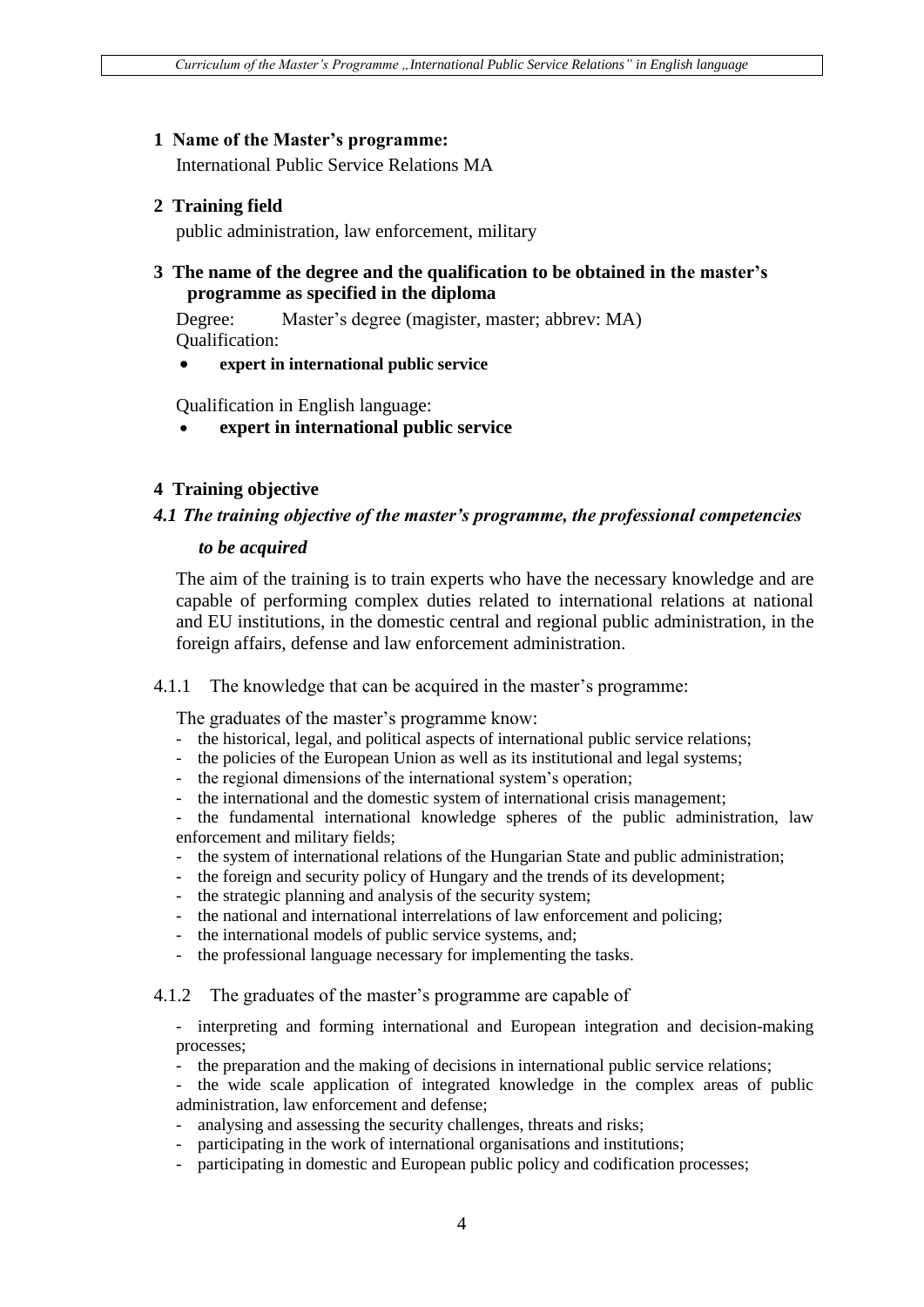- managing conflict situations, applying successful negotiating and cooperation techniques, and;

- performing tasks of implementation and management.
- 4.1.3 The personal endowments and skills necessary for exercising the profession
	- - commitment to public service, responsible and tolerant conduct and respecting the opinion of others;
	- - analytic mind-set, ability to identify and solve problems;
	- - information processing ability, methodological awareness;
	- - initiative, taking personal responsibility, decision-making ability;
	- - readiness to teamwork, and;
	- - communication skills, courteousness and contacting skills;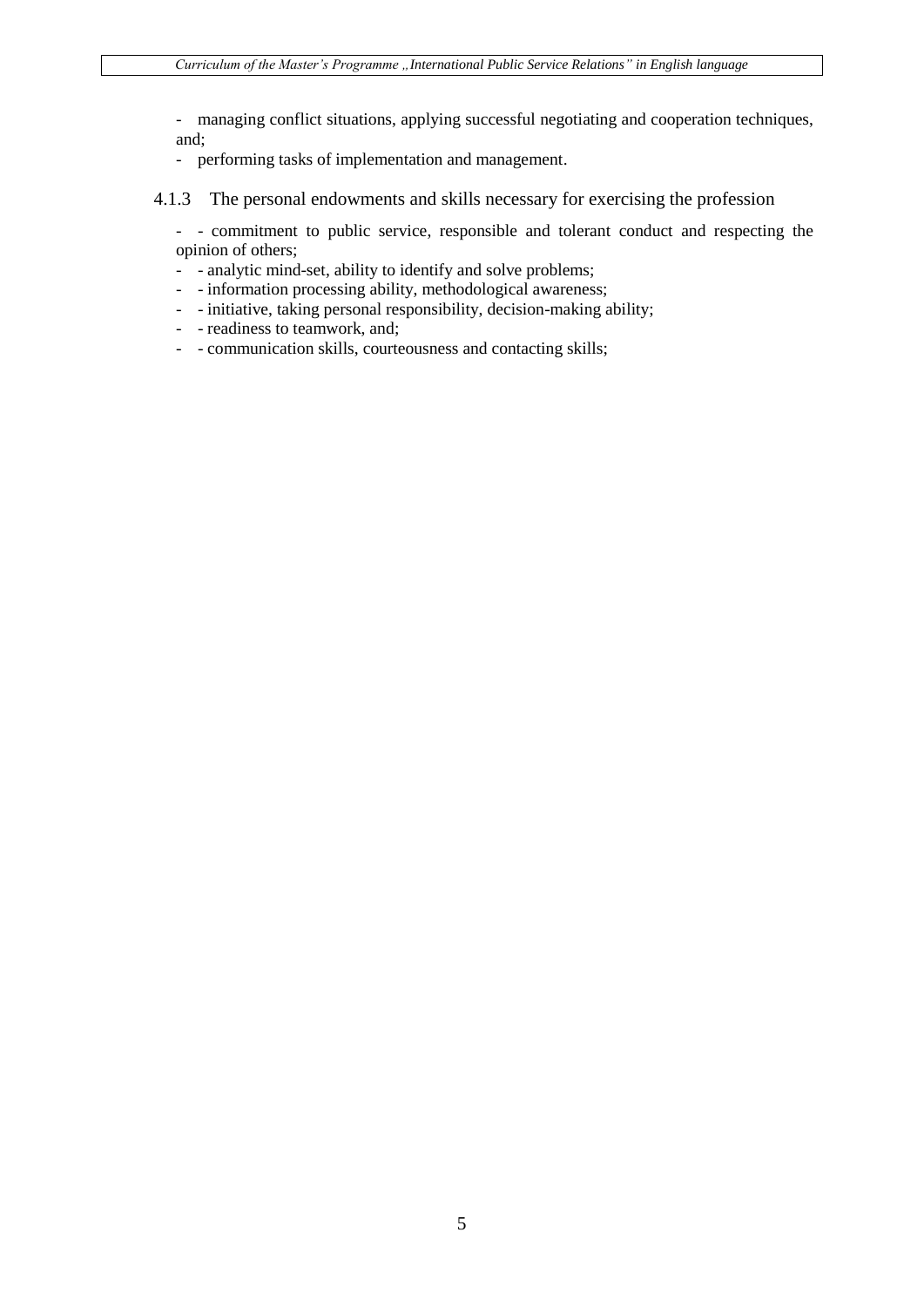### **5 Time factors of the training**

### *5.1 Training time in semesters*

| The number of credits necessary for        |                                  |
|--------------------------------------------|----------------------------------|
| obtaining the master's degree              | 90 credits                       |
| Students' study hours in total             | 2700 hours                       |
| Studies per semester:                      | 30 credits on average            |
| Classes (contact lessons) without foreign  |                                  |
| language, and without physical education   |                                  |
| in the semesters no awarded with credits,  |                                  |
| taking into account only the obligatory    | In full-time studies: 1380       |
| and mandatorily selected credited subjects |                                  |
| and the optional subjects up to the credit |                                  |
| value of $90$ $(120)$ – for the whole      |                                  |
| duration of the training:                  |                                  |
| Average number of classes per semester:    | 460 classes                      |
| Weekly classes an average (in part-time)   | In full-time studies: 24 classes |
| studies the number of contracted           |                                  |
| weeks/weekly classes):                     |                                  |
| Mandatory professional practice:           | In full-time studies             |
|                                            | 4 weeks in the last semester     |

### *5.2 Main programme proportions by study fields:*

- 5.2.1 founding studies: 9 credits
- 5.2.2 professional core material: 51 credits
- 5.2.2.1 out of it: optional course-units: 6
- 5.2.2.2 out of it: professional practice: 12 credits
- 5.2.3 differentiated professional studies: 30 credits

#### **6 Class-, credits- and exams-plans:**

- Annex 1: International Public Service Relations MA class-, credits-, and exams-plan

# **7 Order of previous studies:**

- Annex 2: International Public Service Relations MA order of previous studies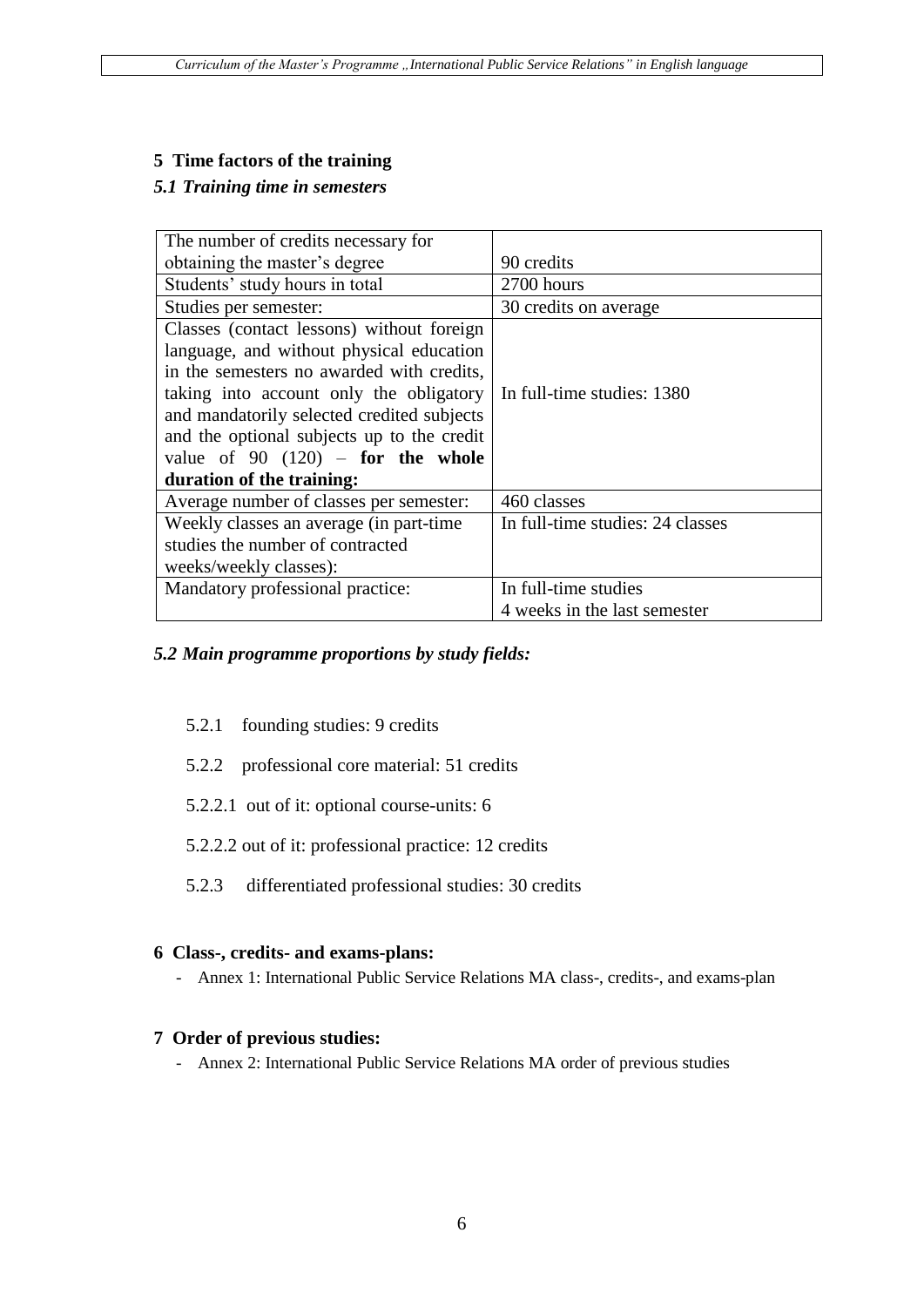#### **8 Knowledge monitoring system:**

The knowledge monitoring system is composed of obtaining the – partly interrelated and partly independent – signatures and seminar marks prescribed in the curriculum for the study period, and passing the exams (reports, colloquia) to be completed in the exam period, as well as passing the final exam and complying with the criterion requirements.

### **8.1 The diploma work**

The diploma work is a paper of creative nature prepared in the course of a semester by the student with the guidance of a tutor or consultant in the relevant field of profession, containing the student's own work, proving that the graduate is able to apply in practice the acquired knowledge, to professionally summarise the work done and the results, to solve relevant problems in a creative manner, and to work independently in his/her professional field.

Complying with the criterion requirement of the diploma work specified in the curriculum, and thus obtaining the absolutorium requires the tutor's signature on the consultation certificate in the last active semester, in line with the specifications contained in Annex 5 of the NUPS Regulation on Studies and Exams.

Defending the diploma work is a part of the final exam where the work shall be evaluated.

#### **8.2 Final exam**

#### **8.2.1 The preconditions of starting the final exam**

- Obtaining the final certificate (absolutorium), collecting at least 90 credit points;
- Successful completion of the professional practice;
- **Preparing the diploma work held by the tutor suitable for assessment and** submitted for defense.

#### **8.2.2 Parts of the final exam**

- Defending the diploma work,
- Oral exam of the course-units specified in point 8.2.3,
- Defending the diploma work successfully is a precondition of commencing the oral final exam.

| Code                                       | Course-unit                                         |     |
|--------------------------------------------|-----------------------------------------------------|-----|
|                                            |                                                     | edi |
|                                            |                                                     | ts  |
| INITE <sub>211</sub>                       | International Organisations - Law and Policy-making |     |
| INITE212                                   | International political economy                     |     |
| INITE <sub>221</sub>                       | <b>Regional Security Challenges</b>                 |     |
| INITE223                                   | <b>EU</b> Sectoral Policies                         |     |
| INITE226                                   | EU Common Foreign and Security Policy (CFSP)        |     |
| Final exam course-units' credits in total: |                                                     |     |

#### **8.2.3 Final exam course-units**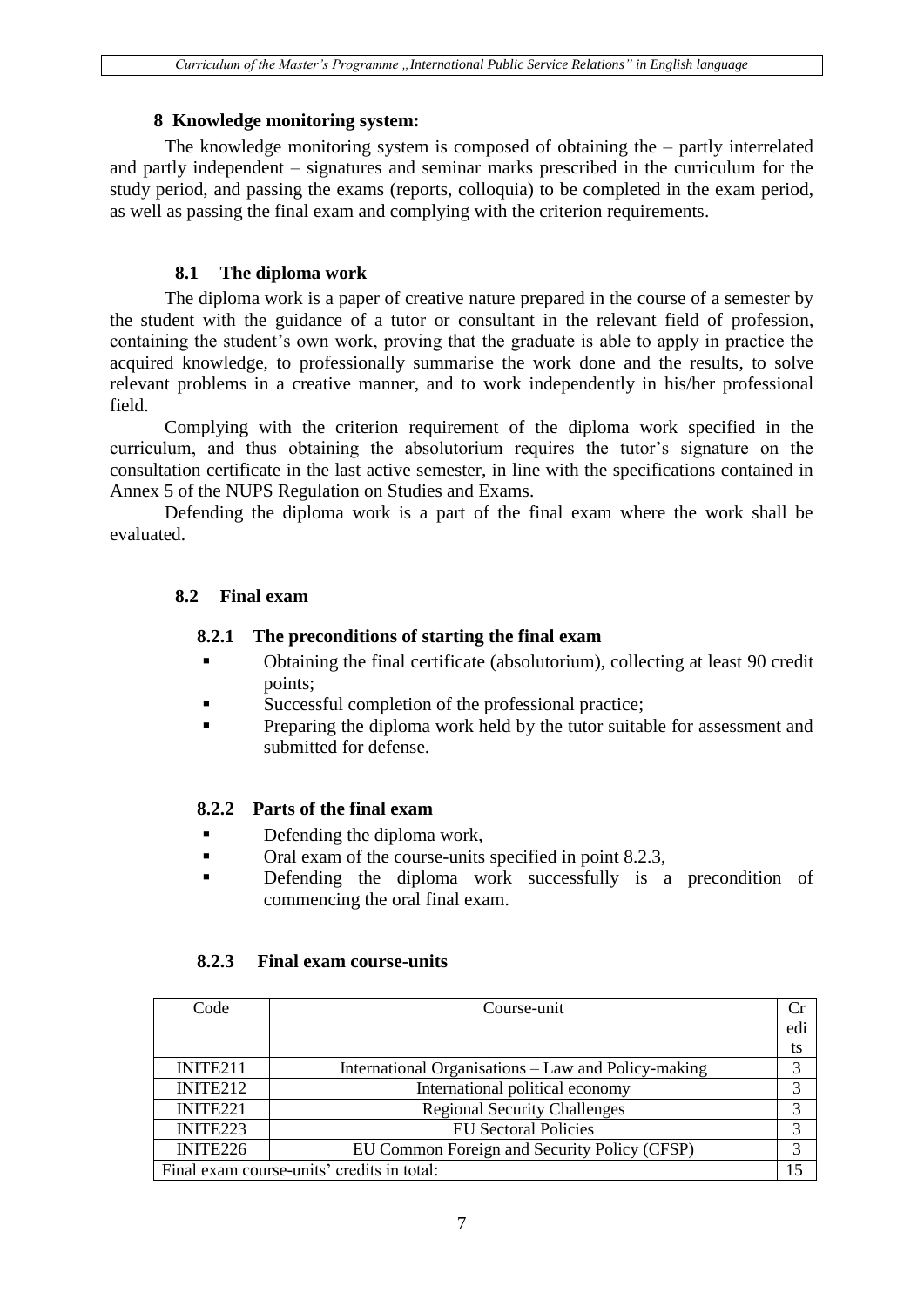#### **8.2.4 Final exam results:**

The result of the final exam is the simple average of the diploma work's mark and the oral final exam's mark as follows

$$
FE = (DW + OFE)/2
$$

Rounding rule: rounded up from 0.51.

#### **8.3 Condition of receiving the diploma:**

- $\blacksquare$  Successful final exam:
- The Master's degree requires a high level (C1) complex-type language exam acknowledged by the State in English language and another high level (C1) complex-type language exam acknowledged by the State in any official language of the EU or an equivalent maturity exam or document.

#### **8.4 Assessment of the grade of the diploma**

According to the provisions of the NUPS Regulation on Studies and Exams, the grade of the diploma shall comprise of the simple average of the following:

- the mark of defending the diploma works;
- **the mark of the oral part of the final exam;**
- the study averages (up to two decimal points) of completed semesters rounded up to a whole number:

 $(DW + FE + ((Av1 + ... + Avn)/n) / 3$ 

The grade of the diploma shall be assessed by taking into account the following limits and the values calculated with the above method:

- Excellent with merits, if the average is  $5.00$
- **excellent, if the average is 4.51-4.99**
- **good, if the average is 3.51-4.50**
- mediocre, if the average is 2.51-3.50
- sufficient, if the average is at least  $2.00 -$  but not more than 2.50;

#### **11. Professional practice:**

The professional practice of 4 weeks takes place in the third semester of the programme. Completion of the professional practice shall be verified by registering to the course-unit "professional practice" and by obtaining a duly issued certificate of completion.

Completion of the professional practice of those who work in the public sphere can also be verified by the employer's certificate if the student has worked at least for a period not less than the period of the professional practice.

Prior to commencing the professional practice the student shall agree with the leader of the teaching group or with the head of the department/the lecturer in charge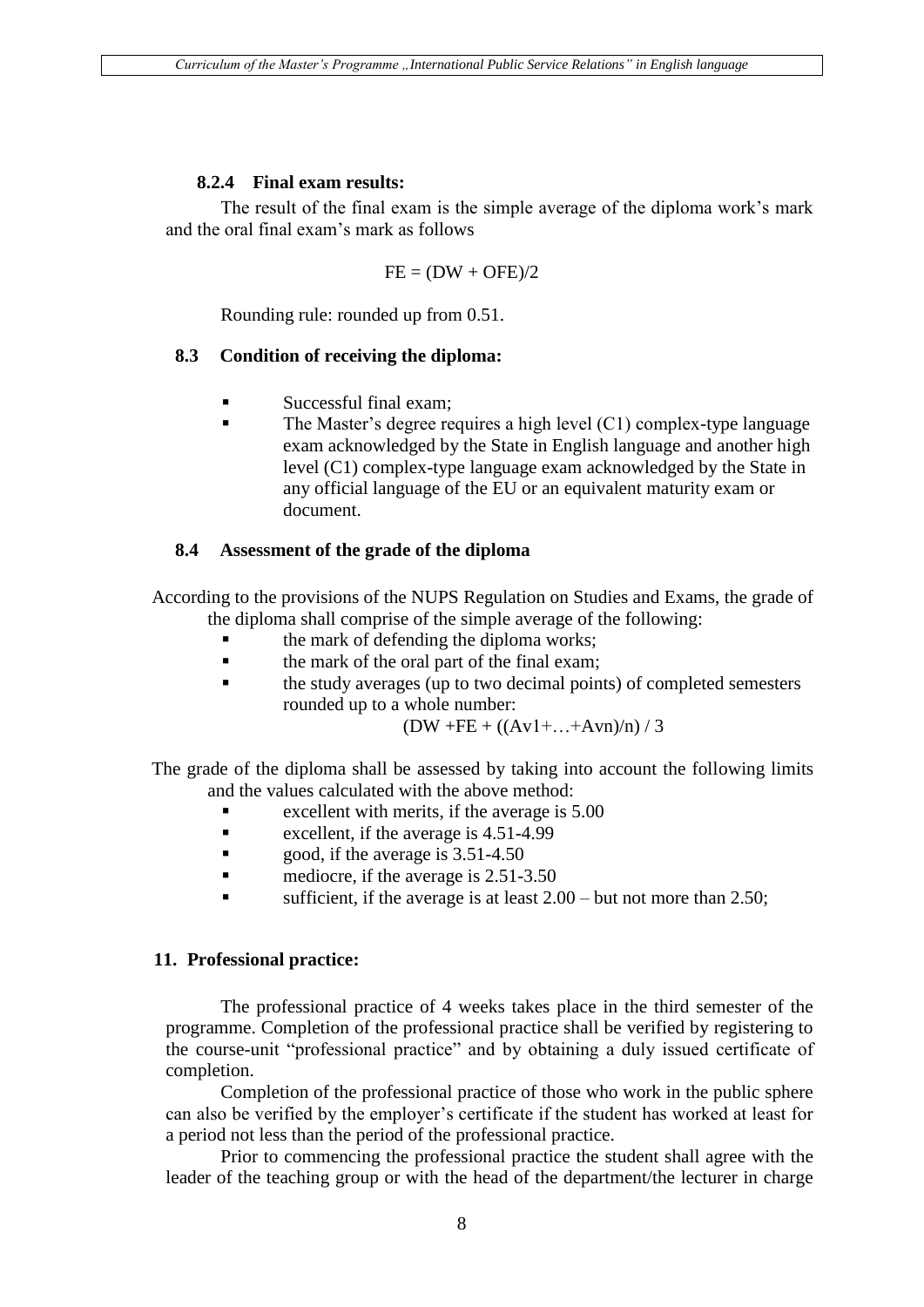of the programme on the place and the time of performing the professional practice as well as the tasks to be performed there. During the professional practice the student shall acquire knowledge about the structure, the operation, the contacts and the everyday work processes of the selected organisation. At the end of the professional practice the student shall prepare a short summary on the experiences gained and the tasks performed at the host organisation. The summary shall be attached to the certificate on the professional practice signed by the head of the organisation or the person supervising the practice.

The detailed order of organising, applying to and completing the professional practice can be found in the regulation on professional practices of the National University of Public Service.

The professional practice can be completed at any place of professional practice having a cooperation agreement with the university. The selected organisation and the student shall sign a cooperation agreement or, when necessary, a student's work contract on performing the professional practice.

A certificate including a detailed evaluation shall be prepared on completing the professional practice to be submitted by the student to the Studies Department upon the expiry of the term of the professional practice. During the professional practice a working log can be kept when requested by the host organisation.

#### **12. The training programs accepted as previous studies when entering the Master's program:**

#### **12.1. accepted with full credit value**

Programs accepted for entry without further conditions: any bachelor's or master's degree of college or university level obtained in NUPS or any of its predecessor institutions.

# **12.2. the bachelor's programs that can be taken into account with priority**

# **for the entry by completing the credits specified in point 11 of the KKK**

#### **("training and output requirements"):**

Any bachelor's or master's degree of college or university level obtained in a program accredited in Hungary or equivalent to it shall be taken into account with priority for the entry by completing the credits specified in point 11.

# **12.3. Conditions of entry to the master's training:**

On the basis of the comparison – in the Act on National Higher Education – of the credited knowledge, the student should have at least 60 acknowledgeable credits from his/her previous studies in the following fields of knowledge:

It is the condition of entry to the master's training that the student should have at least 30 credits in the knowledge fields listed. The missing credits must be obtained parallel with the master's program within two semesters upon admittance, in accordance with the university's regulation on studies and exams.

# **Conditions of admittance to the master's program**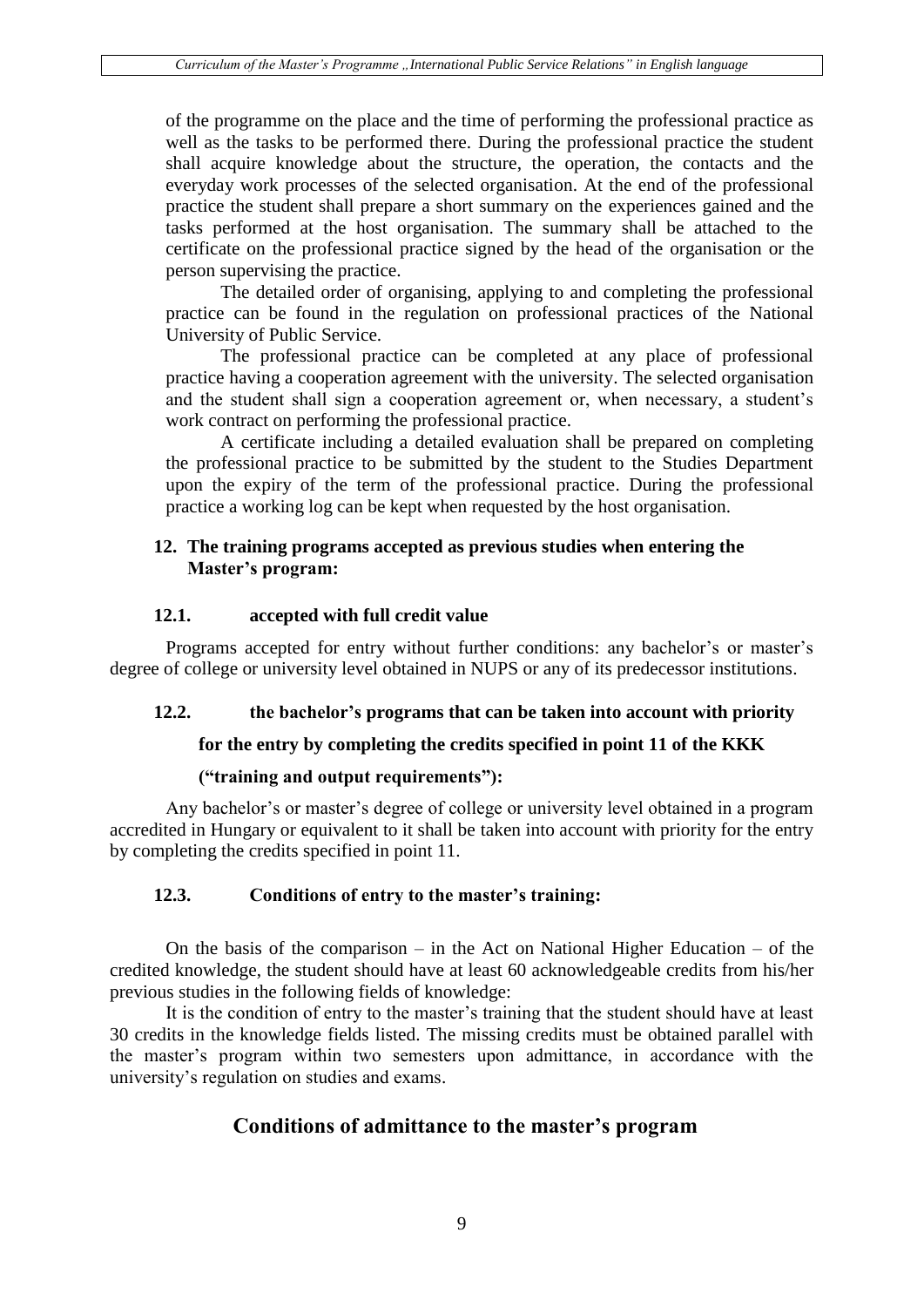| The scope of knowledge specified in point 11 of the<br>training and output requirements (KKK) of the         | Credits to be<br>completed | Credits to be<br>completed  | <b>Credits to be</b><br>completed |
|--------------------------------------------------------------------------------------------------------------|----------------------------|-----------------------------|-----------------------------------|
| <b>International Public Service Relations Master's</b><br>program, listed according to the main study fields | in semester<br>1           | in semester<br>$\mathbf{2}$ | in semester<br>1 or 2             |
| <b>Basic knowledge:</b>                                                                                      |                            |                             |                                   |
| sociology, psychology, philosophy, anthropology,                                                             |                            |                             |                                   |
| economics, macro- and microeconomics, business                                                               |                            |                             |                                   |
| economics, basics of finance, basics of social science                                                       |                            |                             |                                   |
|                                                                                                              |                            |                             |                                   |
| Legal sciences:                                                                                              |                            |                             |                                   |
| (public) international law, public law, constitutional law,                                                  |                            |                             |                                   |
| business law, basics of legal sciences, finance law and                                                      |                            |                             |                                   |
| finances (domestic and international tax law, international<br>finances), labour law                         |                            |                             |                                   |
|                                                                                                              |                            |                             |                                   |
| <b>Political sciences:</b>                                                                                   |                            |                             |                                   |
| basics of political sciences, public policy, political thought,                                              |                            |                             |                                   |
| history of politics                                                                                          |                            |                             |                                   |
|                                                                                                              |                            |                             |                                   |
| International relations and international organisations                                                      |                            |                             |                                   |
| studies on the European Union and on international                                                           |                            |                             |                                   |
| organisations, policies of the EU, international studies                                                     |                            |                             |                                   |
|                                                                                                              |                            |                             |                                   |
| Security policy and military science                                                                         |                            |                             |                                   |
| basics of strategy and security policy, basics of military                                                   |                            |                             |                                   |
| history and military science                                                                                 |                            |                             |                                   |
|                                                                                                              |                            |                             |                                   |
| <b>Public administration sciences</b>                                                                        |                            |                             |                                   |
| public administration science, history of administration                                                     |                            |                             |                                   |
| (constitutional and public administration history), general                                                  |                            |                             |                                   |
| administrative studies (organisation of the public                                                           |                            |                             |                                   |
| administration, the basic institutions of public administration                                              |                            |                             |                                   |
| law), basics of specialised administration (the system of                                                    |                            |                             |                                   |
| specialised administration, in particular international                                                      |                            |                             |                                   |
| administration), basics of public service, public                                                            |                            |                             |                                   |
| administration law                                                                                           |                            |                             |                                   |
| Subtotal:                                                                                                    | $1 - 15$                   | $1 - 15$                    | $1 - 30$                          |
| Grand total:                                                                                                 |                            |                             |                                   |

Subject to support by the lecturer in charge of the program, the credit transfer committee can approve the accepting of other fields of knowledge by acknowledging their credits.

Having a language exam in English equaling the C1 level of the Common European Language Framework of Reference (CEFR) or an equivalent maturity exam certificate or diploma is an entry requirement to the Master's program.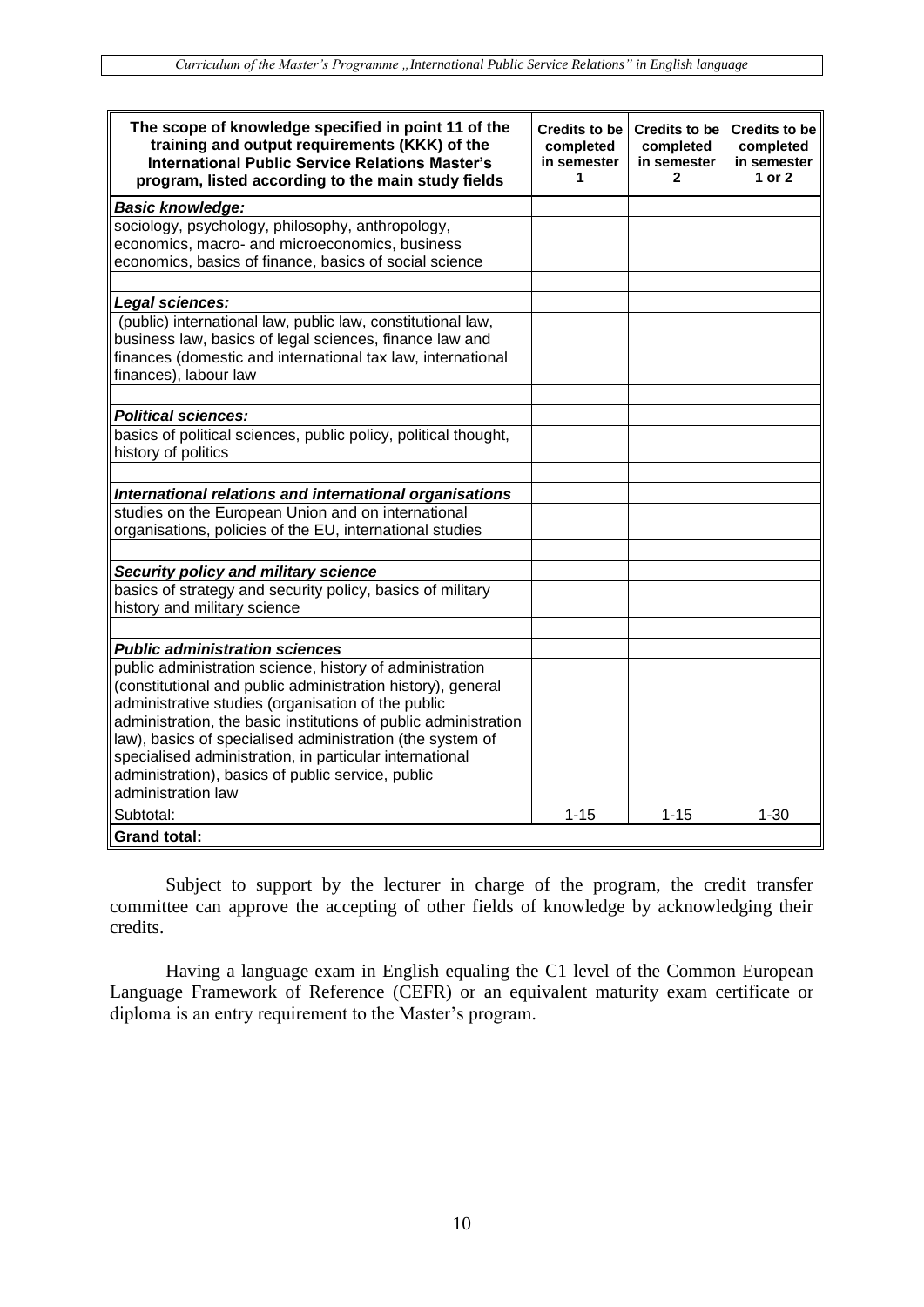#### **13. Quality assurance of the master's program:**

The lecturer in charge of the program shall be responsible for the quality assurance of the International Public Service Relations Master's program in English. The program is managed and the tasks of program development are performed by the Faculty of International and European Studies.

Budapest, 3rd of December 2015 ……………………….

associate professor in charge of the program